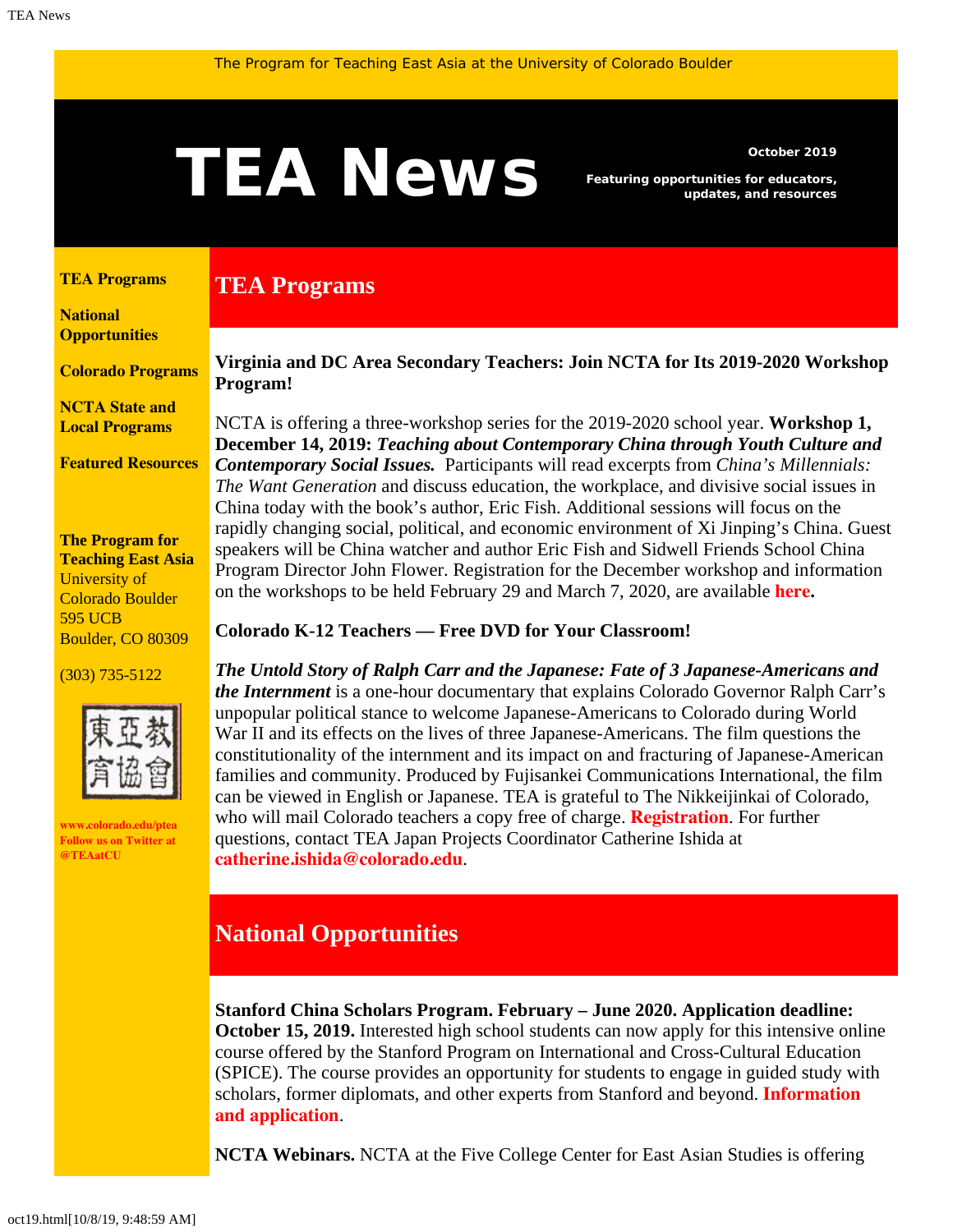two webinars before the end of the year:

- *Thirty Minutes Over Oregon: A Japanese Pilot's World War II Stor*y, with author Marc Tyler Nobleman. October 24, 2019, 7-8 pm EDT. **[Registration](https://attendee.gotowebinar.com/register/3858272462319366402)**.
- *Nagasaki: Life After Nuclear War*, with author Susan Southard. December 10, 7-8 pm EST. **[Registration](https://register.gotowebinar.com/register/7917711176098218754)**.

**Study Tour: Cambodia Educator Learning Service. December 27, 2019 – January 5, 2020.** This course for educators offered by Where There Be Dragons allows participants to explore topics of democracy, development, and service through direct engagement with development professionals, advocates for social justice, NGOs, and community leaders; a rural home stay is included. **[More information](https://www.wheretherebedragons.com/program/cambodia-educator/)**.

**Opportunities to Teach in Asia.** Teaching Nomad helps match U.S. teachers with schools in China, South Korea, and Taiwan, as well as Southeast Asia, providing personalized support to new and inexperienced international teachers. For more information, contact Madison Walker at **[madison.walker@teachingnomad.com](mailto:madison.walker@teachingnomad.com)**.

#### *Previously Announced National Opportunities*

**Columbia NCTA Online Book Groups:** *Understanding China Through Comics, Graphic Novels, and Drama***. September 2019 – February 2020.** The NCTA national coordinating site at Columbia's Weatherhead Institute is offering several book groups this fall and winter, each running at a different time period. Groups beginning in October and November include the following:

- *Division to Unification in Imperial China: The Three Kingdoms to the Tang Dynasty (220-907)*, October 9-29.
- *Mulan: Five Versions of a Classic Chinese Legend*, October 23 November 19.
- *Forget Sorrow: An Ancestral Tale*, November 2 December 17.

More information is available **[here](http://afe.easia.columbia.edu/announcements/2019/BookGroupsFall19.html)**.

**Workshop:** *Using the Japan Disasters Digital Archive in the Classroom***. December 6- 7, 2019. Application deadline: October 18, 2019.** Harvard's Reischauer Institute of Japanese Studies invites applications from high school and college faculty as well as librarians in public or private libraries to a two-day workshop on using the innovative Japan Disasters Digital Archive for teaching contemporary Japan. Japan's 2011 Triple Disaster of earthquake, tsunami, and nuclear meltdown was unprecedented both in its magnitude and scope. Study of the disaster and its aftermath offers a unique opportunity to engage students in learning about Japan, exploring issues of significance far beyond Japan, and engaging in authentic research with archival materials. Costs of travel and lodging are covered by the program. Full details and application can be found **[here](https://rijs.fas.harvard.edu/sites/default/files/2019-08/Dec2019_Harvard_JapanDisastersDigitalArchive_Workshop.pdf)**; the workshop webpage is **[here](https://rijs.fas.harvard.edu/workshop-jda)**.

**Online Seminar:** *Post 1990s Developments in China's Relationship to the World***. December 10, 2019, 7-8:30 pm EST.** Led by Professor Xing Hang of Brandeis University, this seminar sponsored by Primary Source will help orient participants to how China's relationships and priorities have evolved over the past three decades and prompt them to consider the alternative global framework China has been developing for the future. **[Information and registration](https://www.primarysource.org/for-teachers/19---for-teachers---webinars---post-1990s-developments-in-chinas-relationship-to-the-world)**.

**Scholarships for Youth Study Abroad. 2020-2021 School Year. Application deadline: October 30, 2019.** The NSLI-Youth program sponsored by the U.S. State Department offers scholarships to support high school students who wish to study language and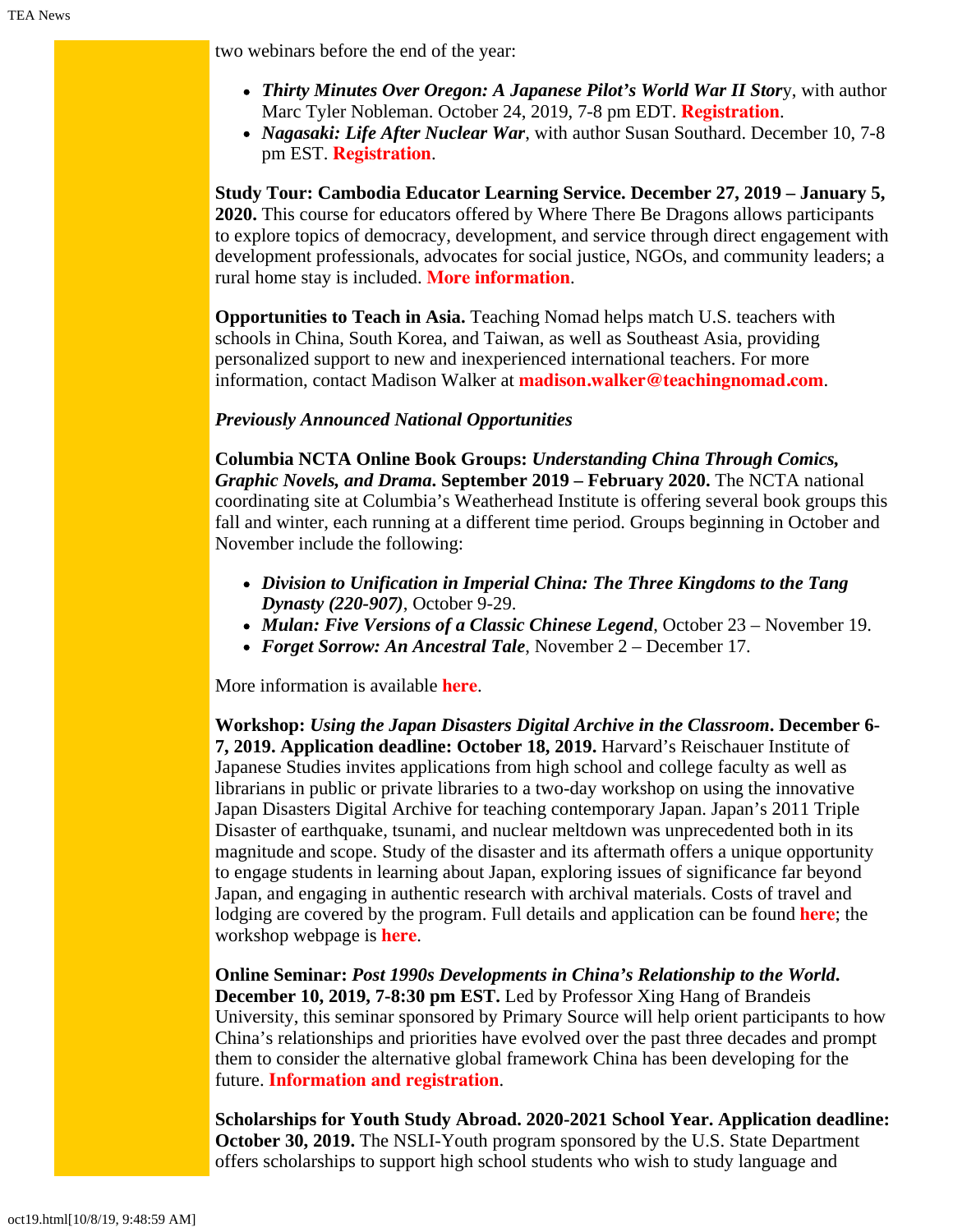culture in such countries as China and Korea. **[Information and application](https://www.nsliforyouth.org/)**.

# <span id="page-2-0"></span>**Colorado Programs**

#### **Colorado K-12 Teachers — Free DVD for Your Classroom!**

*The Untold Story of Ralph Carr and the Japanese: Fate of 3 Japanese-Americans and the Internment* is a one-hour documentary that explains Colorado Governor Ralph Carr's unpopular political stance to welcome Japanese-Americans to Colorado during World War II and its effects on the lives of three Japanese-Americans. The film questions the constitutionality of the internment and its impact on and fracturing of Japanese-American families and community. Produced by Fujisankei Communications International, the film can be viewed in English or Japanese. TEA is grateful to The Nikkeijinkai of Colorado, who will mail Colorado teachers a copy free of charge. **[Registration](https://www.colorado.edu/ptea/content/registration-resource)**. For further questions, contact TEA Japan Projects Coordinator Catherine Ishida at **[catherine.ishida@colorado.edu](mailto:catherine.ishida@colorado.edu)**.

**Talk:** *Trump and Kim Jong Un: What Next?* **October 10, 2019, 5 pm.** Ambassador Joseph Yun, former U.S. Special Representative for North Korea Policy, senior advisor to the Asia Program at the U.S. Institute of Peace, and Global Affairs Analyst for CNN, will present this talk on future directions in U.S.-North Korean Relations in the Trump Administration. The free event is sponsored by the Center for Asian Studies and will be held in Eaton Humanities 150 on the University of Colorado Boulder campus. **[More](https://www.colorado.edu/cas/trump-and-kim-jong-un-what-next-20191010) [information](https://www.colorado.edu/cas/trump-and-kim-jong-un-what-next-20191010)**.

**Diplomatic Dialogue:** *Japan-U.S. Cooperation in the Asia Pacific Region.* **October 22, 2019, 12 pm.** Noriyuki Shikata, former Envoy Extraordinary and Minister Plenipotentiary, Chief of Mission, Embassy of Japan in China, and Ambassador Christopher Hill, former Assistant Secretary of State for East Asian and Pacific Affairs, will engage in a dialogue about current and future Japan-U.S. cooperation in the Asia Pacific region. The event is sponsored by Global Engagement at the University of Denver and the Japan America Society of Colorado and will be held in Maglione Hall on the DU campus. **[Information and registration](http://dughost.imodules.com/s/1150/community/index.aspx?sid=1150&gid=1007&pgid=20629&cid=37242&ecid=37242)**.

**Talk:** *Hong Kong on the Brink***. October 23, 2019, 5 pm.** Jeffrey Wasserstrom, author of the forthcoming book, *Vigil: Hong Kong on the Brink*, will discuss patterns of protest and the tightening of political controls in Hong Kong, focusing particularly on the 2014 Umbrella Movement and the dramatic events of this year. The talk will be followed by a commentary and discussion moderated by CAS Director Tim Oakes. This free program is sponsored by the Center for Asian Studies and will be held in Hale 270 on the University of Colorado Boulder campus. **[More information](https://www.colorado.edu/cas/hong-kong-brink-20191023)**.

**Lecture:** *The Colorful World of Japanese Prints: Competition, Globalization, and Technology***. November 4, 2019, 5:30-6:45 pm.** Art historian Sarah Thompson, curator of Japanese art at the Museum of Fine Arts, Boston, will present this lecture at the Center for British and Irish Studies at Norlin Library on the University of Colorado Boulder campus. Thompson has created an online digital catalog of the MFA's collection of more than 50,000 Japanese prints and will bring her extensive knowledge of prints to this free event. More information is available **[here](https://www.colorado.edu/cas/colorful-world-japanese-prints-competition-globalization-and-technology-20191104)**.

**China Town Hall. November 18, 2019, 4 pm.** The Center for Asian Studies will provide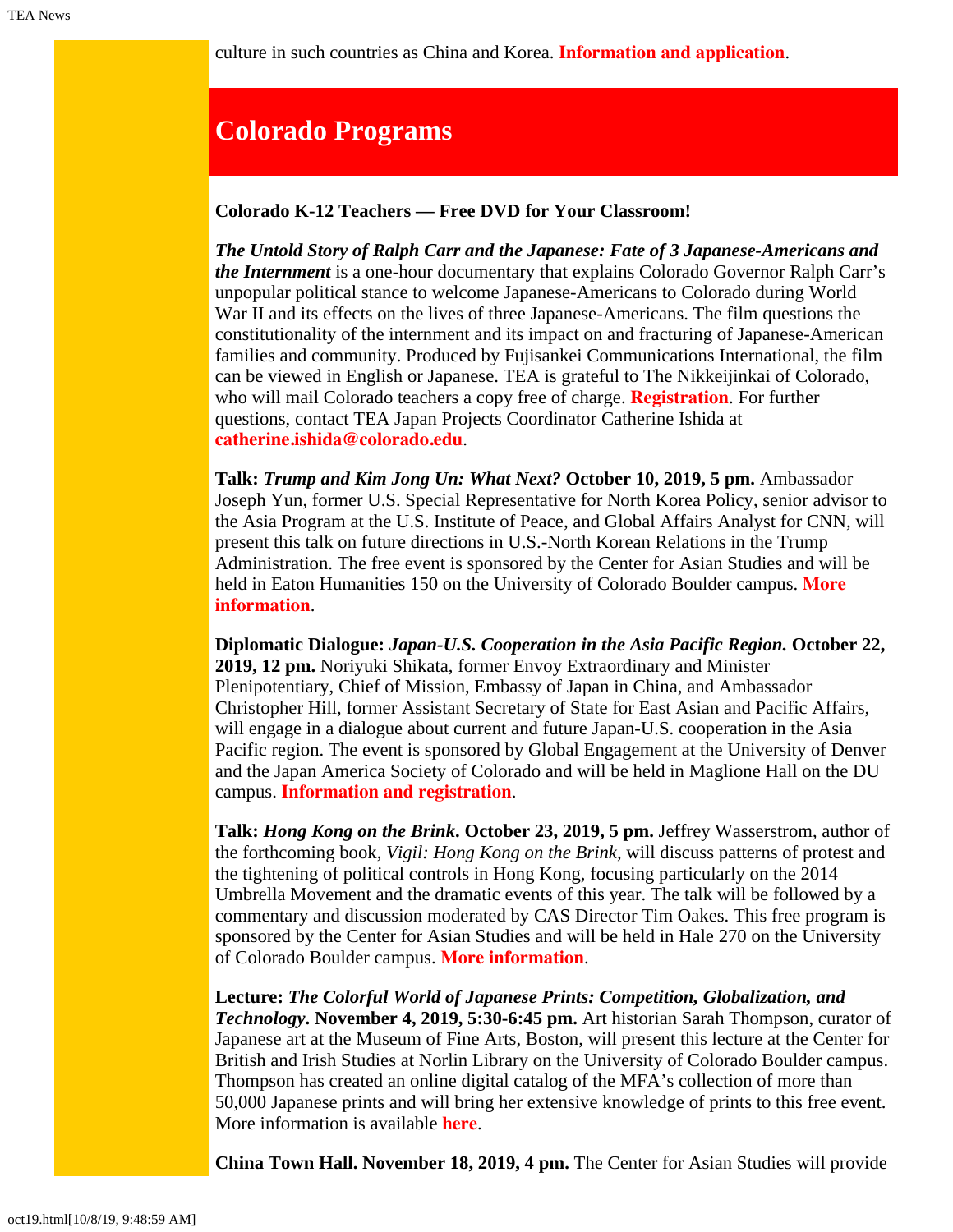local programming for this national event, which will feature a panel discussion moderated by George Stephanopoulos and focusing on the Sino-American relationship and the issues that are impacting the United States. Local speakers will be announced soon. For information on the national webcast, visit the National Committee on U.S. China Relations **[website](https://www.ncuscr.org/program/china-town-hall)**. For information on the local event, to be held in Wolf Law 204 on the University of Colorado Boulder Campus, check the CAS **[website](https://www.colorado.edu/cas/)**.

#### *Previously Announced Colorado Programs*

**Sumo Exhibition. October 23, 2019. 7-9 pm.** The Japan America Society of Colorado is presenting an exhibition by USA Sumo. Although part of the Society's annual fundraising gala, general admission tickets for the sumo exhibition only are also available. The program will be at the Exdo Events Center (1399 35th St., Denver). **[Information and](https://www.jascolorado.org/eventsold/2019/10/23/jasc-annual-gala-sumo-in-colorado) [tickets](https://www.jascolorado.org/eventsold/2019/10/23/jasc-annual-gala-sumo-in-colorado)**.

## <span id="page-3-0"></span>**NCTA State and Local Programs**

**NCTA in the Virginia/DC Area.** NCTA is offering a three-workshop series for the 2019- 2020 school year. **Workshop 1, December 14, 2019:** *Teaching about Contemporary China through Youth Culture and Contemporary Social Issues***.** Participants will read excerpts from *China's Millennials: The Want Generation* and discuss education, the workplace, and divisive social issues in China today with the book's author, Eric Fish. Additional sessions will focus on the rapidly changing social, political, and economic environment of Xi Jinping's China. Guest speakers will be China watcher and author Eric Fish and Sidwell Friends School China Program Director John Flower. Registration for the December workshop and information on the workshops to be held February 29 and March 7, 2020, are available **[here](https://www.colorado.edu/ptea/sites/default/files/attached-files/nova_flyer_2019_2020.pdf).**

**NCTA Massachusetts Seminar:** *Human and Physical Geography of East Asia: A View of the Past and Contemporary Issues.* **January 4 – February 8, 2020.** This seminar welcomes teachers, librarians, and administrators interested in incorporating East Asia into their curriculum. The seminar will provide content and resources for teaching about China, Japan, and Korea. The seminar will meet on Saturdays from  $9 \text{ am} - 3 \text{ pm}$  at Lexington High School. **[Information and registration](https://www.fivecolleges.edu/fcceas/ncta/ncta_in_massachusetts/2020-Lexington-MA)**.

**NCTA Texas Seminar:** *Journey to Asia: A Cultural, Historical, and Political Overview.* **January 29 – April 8, 2020.** This seminar will emphasize the interconnections among Asian states and the rest of the world while exploring the cult of personality in authoritarian states, globalization and sport in Asia, the sociology of food and drink, and more. The seminar will meet three hours weekly at Texas Christian University in Fort Worth. For more information or to register, contact **[c.currier@tcu.edu](mailto:c.currier@tcu.edu)**.

# <span id="page-3-1"></span>**Featured Resources**

The Association for Asian Studies has recently updated its website, including the *Education About Asia* page, which now features a new easier-to-search platform for the journal's archive. Check it out **[here](https://www.asianstudies.org/publications/eaa/)**.